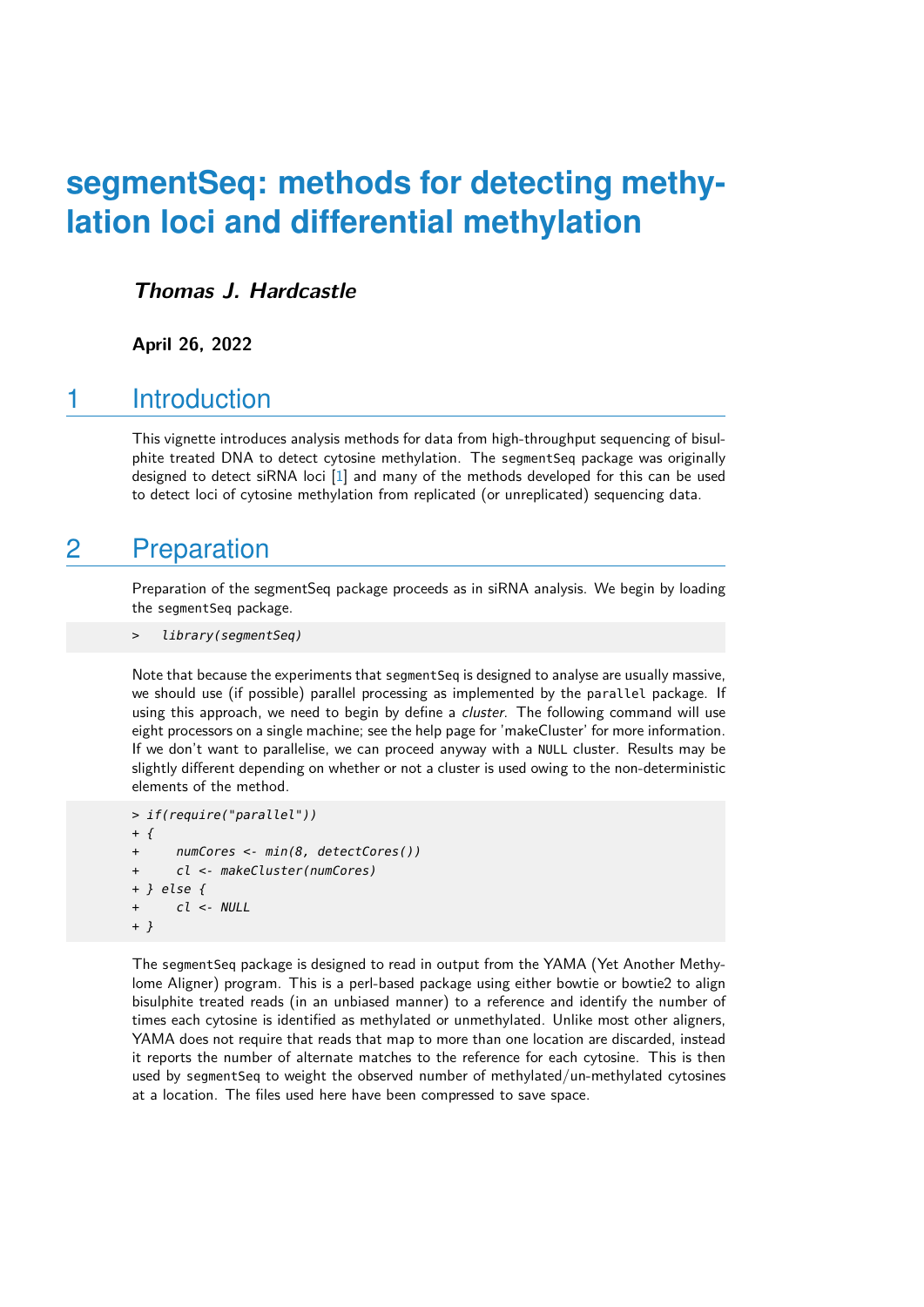```
> datadir <- system.file("extdata", package = "segmentSeq")
> files <- c("short_18B_C24_C24_trim.fastq_CG_methCalls.gz",
+ "short_Sample_17A_trimmed.fastq_CG_methCalls.gz",
```
- + "short\_13\_C24\_col\_trim.fastq\_CG\_methCalls.gz",
- + "short\_Sample\_28\_trimmed.fastq\_CG\_methCalls.gz")
- > mD <- readMeths(files = files, dir = datadir,
- + libnames = c("A1", "A2", "B1", "B2"), replicates = c("A","A","B","B"),
- + nonconversion = c(0.004777, 0.005903, 0.016514, 0.006134))

We can begin by plotting the distribution of methylation for these samples. The distribution can be plotted for each sample individually, or as an average across multiple samples. We can also subtract one distribution from another to visualise patterns of differential methylation on the genome.

```
> par(mfrow = c(2,1))> dists <- plotMethDistribution(mD, main = "Distributions of methylation", chr = "Chr1")
> plotMethDistribution(mD,
                     subtract = rowMeans(sapply(dists, function(x) x[,2])),
+ main = "Differences between distributions", chr = "Chr1")
```




position

#### **Differences between distributions**



position

**Figure 1: Distributions of methylation on the genome (first two million bases of chromosome 1**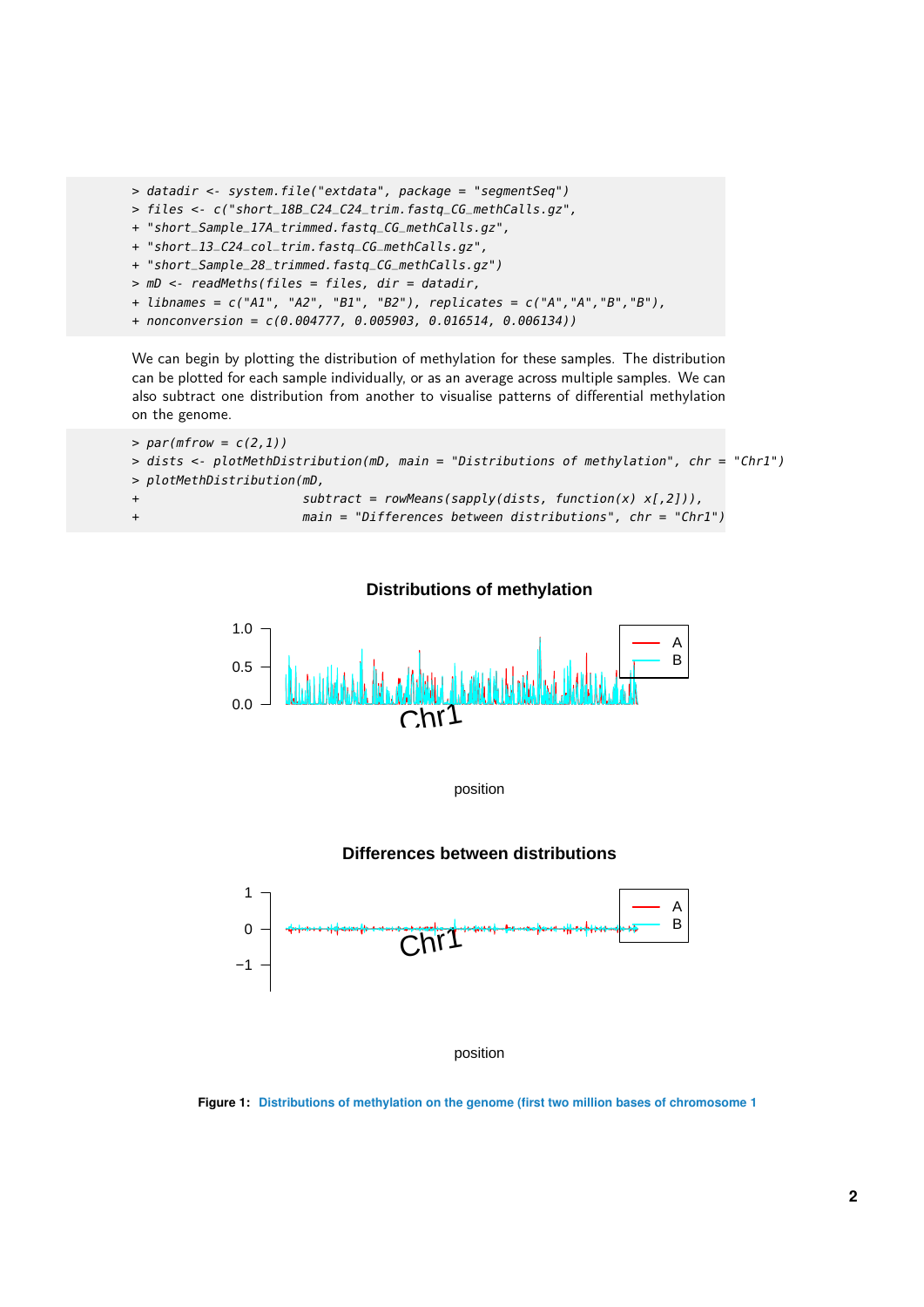Next, we process this alignmentData object to produce a segData object. This segData object contains a set of potential segments on the genome defined by the start and end points of regions of overlapping alignments in the alignmentData object. It then evaluates the number of tags that hit in each of these segments.

 $>$  sD <- processAD(mD, cl = cl)

We can now construct a segment map from these potential segments.

### Segmentation by heuristic Bayesian methods

A fast method of segmentation can be achieved by assuming a binomial distribution on the data with an uninformative beta prior, and identifying those potential segments which have a sufficiently large posterior likelihood that the proportion of methylation exceeds some critical value. This value can be determined by examining the data using the 'thresholdFinder' function, but expert knowledge is likely to provide a better guess as to where methylation becomes biologically significant.

```
> thresh = 0.2
> hS <- heuristicSeg(sD = sD, aD = mD, prop = thresh, cl = cl, gap = 100, getLikes = FALSE)
> hS
GRanges object with 2955 ranges and 0 metadata columns:
       seqnames ranges strand
         <Rle> <IRanges> <Rle>
    [1] Chr1 108-948 *
    [2] Chr1 5449-5465 *
    [3] Chr1 6452 *
    [4] Chr1 6520
    [5] Chr1 7020-7034
    ... ... ... ...
 [2951] Chr1 1993118-1993128 *
 [2952] Chr1 1993149
 [2953] Chr1 1993335 *
 [2954] Chr1 1994611 *
 [2955] Chr1 1994857-1994886 *
 -------
 seqinfo: 1 sequence from an unspecified genome; no seqlengths
An object of class "lociData"
2955 rows and 4 columns
Slot "replicates"
A A B B
Slot "groups":
list()
Slot "data":
    [1] [2] [3] [4][1,] 247:169 175:133 165:149 28:31
[2,] 0:49 1:86 23:36 2:2
[3,] 2:0 5:3 0:3 0:1
[4,] 0:3 0:9 2:1 0:0
```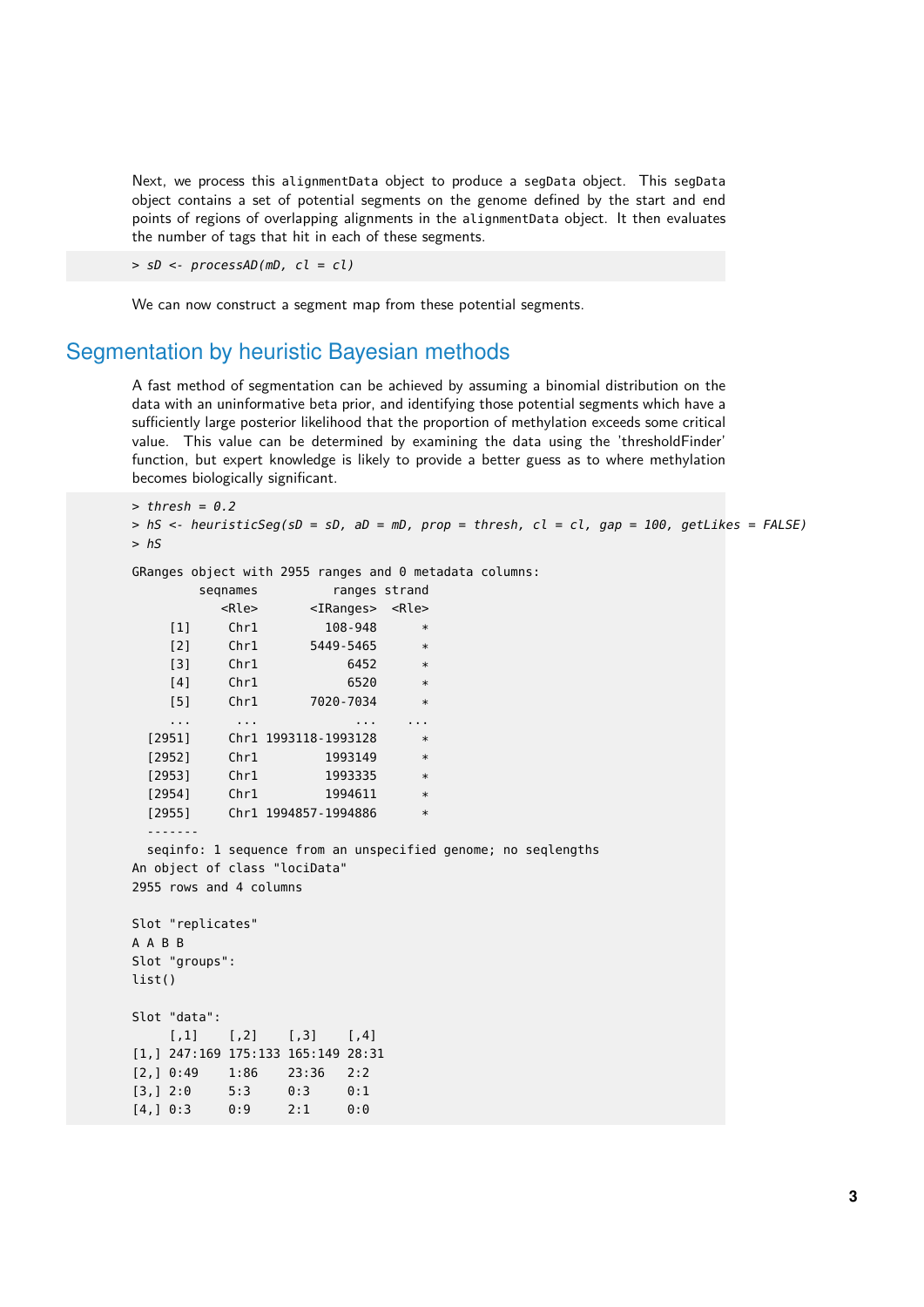```
[5,] 0:119 2:78 20:37 0:2
2950 more rows...
Slot "annotation":
data frame with 0 columns and 2955 rows
Slot "locLikelihoods" (stored on log scale):
Matrix with 2955 rows.
     A B
1 1 1
2 0 1
3 1 0
4 0 1
5 0 1
... ... ...
2951 1 1
2952 1 1
2953 1 0
2954 1 0
2955 0 1
Expected number of loci in each replicate group
  A B
1968 2168
```
Within a methylation locus, it is not uncommon to find completely unmethylated cytosines. If the coverage of these cytosines is too high, it is possible that these will cause the locus to be split into two or more fragments. The mergeMethSegs function can be used to overcome this splitting by merging loci with identical patterns of expression that are not separated by too great a gap. Merging in this manner is optional, but recommended.

 $>$  hS <- mergeMethSegs(hS, mD, gap = 5000, cl = cl)

We can then estimate posterior likelihoods on the defined loci by applying empirical Bayesian methods. These will not change the locus definition, but will assign likelihoods that the identified loci represent a true methylation locus in each replicate group.

```
> hSL <- lociLikelihoods(hS, mD, cl = cl)
```
## Visualising loci

By one of these methods, we finally acquire an annotated methData object, with the annotations describing the co-ordinates of each segment.

We can use this methData object, in combination with the alignmentMeth object, to plot the segmented genome.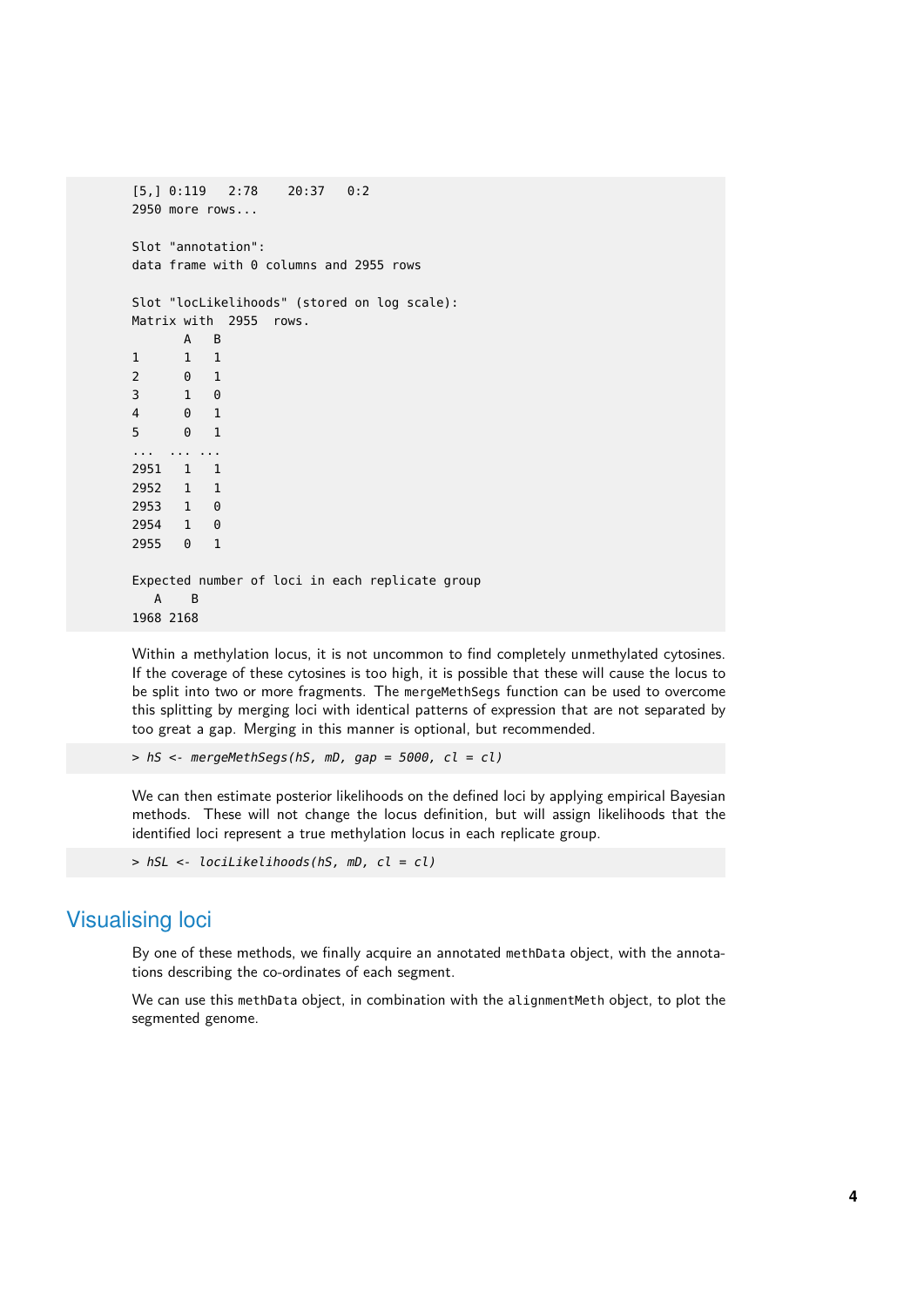

 $> plotMethod, hSL, chr = "Chr1", limits = c(1, 50000), cap = 10)$ 

## Differential Methylation analysis

We can also examine the methData object for differentially methylated regions using the beta-binomial methods [\[2\]](#page-6-1) implemented in baySeq. We first define a group structure on the data.

 $>$  groups(hSL) <- list(NDE = c(1,1,1,1), DE = c("A", "A", "B", "B"))

The methObservables function pre-calculates a set of data to improve the speed of prior and posterior estimation (at some minor memory cost).

> hSL <- methObservables(hSL)

The density function used here is a composite of the beta-binomial and a binomial distribution that accounts for the reported non-conversion rates.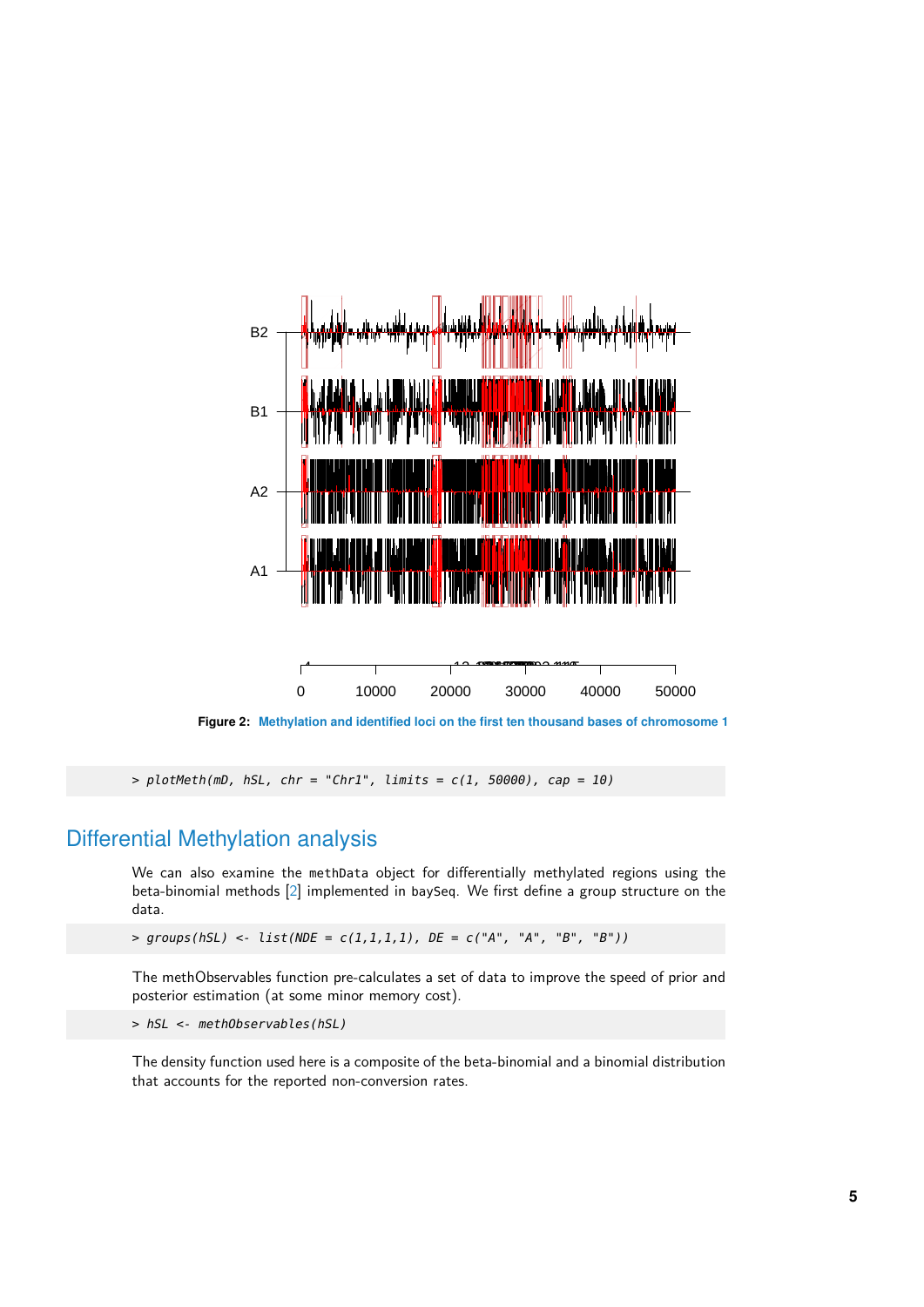> densityFunction(hSL) <- bbNCDist

We can then determine a prior distribution on the parameters of the model for the data.

> hSL <- getPriors(hSL, cl = cl)

We can then find the posterior likelihoods of the models defined in the groups structure.

> hSL <- getLikelihoods(hSL, cl = cl)

We can then retrieve the data for the top differentially methylated regions.

```
> topCounts(hSL, "DE")
```
.

|         | segnames                                        | start                |                      |                | end width strand | A.1    | A.2                 | B.1                 | B.2 |
|---------|-------------------------------------------------|----------------------|----------------------|----------------|------------------|--------|---------------------|---------------------|-----|
| NA.3932 |                                                 | Chr1 1439804 1440002 |                      | 199            | $\ast$           | 1:239  |                     | $0:119$ 102:56 11:5 |     |
| NA.3064 | Chr1                                            | 774658               | 774937               | 280            | $\ast$           | 0:172  | 0:90                | 38:16 14:7          |     |
| NA.3651 |                                                 | Chr1 1192725 1192730 |                      | 6              | $\ast$           | 37:4   | 15:2                | 0:55                | 0:8 |
| NA.3225 | Chr1                                            | 888560               | 888590               | 31             | $\ast$           | 423:90 | 217:56              | 1:37                | 0:7 |
| NA.4221 |                                                 | Chr1 1733868         | 1733987              | 120            | $\ast$           | 0:104  | 0:150               | 76:62 11:7          |     |
| NA.2257 | Chr1                                            | 25580                | 25583                | $\overline{4}$ | $\ast$           | 20:2   | 49:3                | 0:58                | 0:3 |
| NA.2517 | Chr1                                            | 297002               | 297016               | 15             | $\ast$           | 60:23  | 48:19               | 0:48                | 0:9 |
| NA.3229 | Chr1                                            | 889432               | 889508               | 77             | $\ast$           | 2:204  | 0:131               | 75:24 9:3           |     |
| NA.2768 | Chr1                                            | 526399               | 526607               | 209            |                  |        | $*$ 113:148 150:192 | 0:3000:15           |     |
| NA.4179 |                                                 |                      | Chrl 1686726 1686728 | 3              | $\ast$           | 27:2   | 24:1                | 0:300:5             |     |
|         | likes                                           | <b>DE</b>            | FDR.DE               |                | FWER.DE          |        |                     |                     |     |
|         | NA.3932 0.9996912 B>A 0.0003088359 0.0003088359 |                      |                      |                |                  |        |                     |                     |     |
|         | NA.3064 0.9996892 B>A 0.0003098112 0.0006195264 |                      |                      |                |                  |        |                     |                     |     |
|         | NA.3651 0.9996150 A>B 0.0003348622 0.0010042520 |                      |                      |                |                  |        |                     |                     |     |
|         | NA.3225 0.9995704 A>B 0.0003585405 0.0014333962 |                      |                      |                |                  |        |                     |                     |     |
|         | NA.4221 0.9995684 B>A 0.0003731480 0.0018643556 |                      |                      |                |                  |        |                     |                     |     |
|         | NA.2257 0.9995678 A>B 0.0003829942 0.0022957746 |                      |                      |                |                  |        |                     |                     |     |
|         | NA.2517 0.9995406 A>B 0.0003939133 0.0027541480 |                      |                      |                |                  |        |                     |                     |     |
|         | NA.3229 0.9995296 B>A 0.0004034744 0.0032232545 |                      |                      |                |                  |        |                     |                     |     |
|         | NA.2768 0.9995003 A>B 0.0004141697 0.0037213755 |                      |                      |                |                  |        |                     |                     |     |
|         | NA.4179 0.9994953 A>B 0.0004232257 0.0042242269 |                      |                      |                |                  |        |                     |                     |     |

Finally, to be a good citizen, we stop the cluster we started earlier:

```
> if(!is.null(cl))
      stopCluster(cl)
```
# Session Info

> sessionInfo()

R version 4.2.0 RC (2022-04-21 r82226) Platform: x86\_64-pc-linux-gnu (64-bit) Running under: Ubuntu 20.04.4 LTS